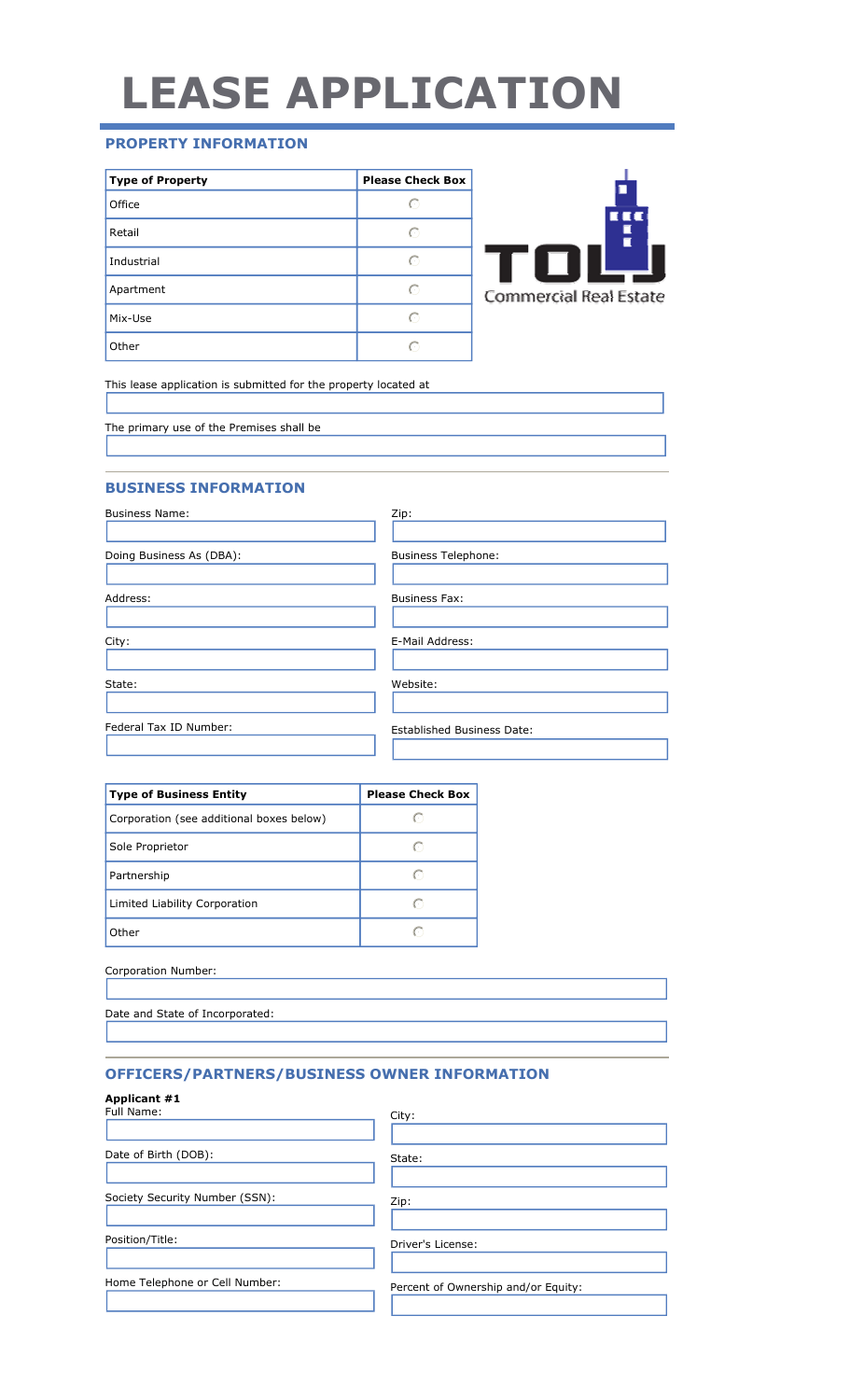| <b>Applicant #2</b><br>Full Name: | City:                                                                                                      |
|-----------------------------------|------------------------------------------------------------------------------------------------------------|
| Date of Birth (DOB):              | State:                                                                                                     |
| Society Security Number (SSN):    | Zip:                                                                                                       |
| Position/Title:                   | Driver's License:                                                                                          |
| Home Telephone or Cell Number:    | Percent of Ownership and/or Equity:                                                                        |
| <b>Applicant #3</b><br>Full Name: | City:                                                                                                      |
| Date of Birth (DOB):              | State:                                                                                                     |
| Society Security Number (SSN):    | Zip:                                                                                                       |
| Position/Title:                   | Driver's License:                                                                                          |
| Home Telephone or Cell Number:    | Percent of Ownership and/or Equity:                                                                        |
| <b>Valid Driver's License</b>     |                                                                                                            |
|                                   | Please attach a photo copy of driver's license (per applicant) with this form. License must be legible and |

## CURRENT LANDLORD'S INFORMATION

| Landlord's Name:    | Telephone or Cell:              |
|---------------------|---------------------------------|
|                     |                                 |
| Landlord's Address: | Monthly Rent (or Lease Amount): |
|                     |                                 |
| City:               | Length of the Occupancy:        |
|                     |                                 |
| State/Zip:          | Terms of the Lease:             |
|                     |                                 |
| Reason for leaving? |                                 |

viewable. This is a requirement and must be submitted with this form.

#### FINANCIAL INFORMATION

| Telephone Number: |
|-------------------|
| Fax:              |
| Account Holder:   |
| Account Number:   |
|                   |
| Telephone Number: |
| Fax:              |
| Account Holder:   |
| Account Number:   |
|                   |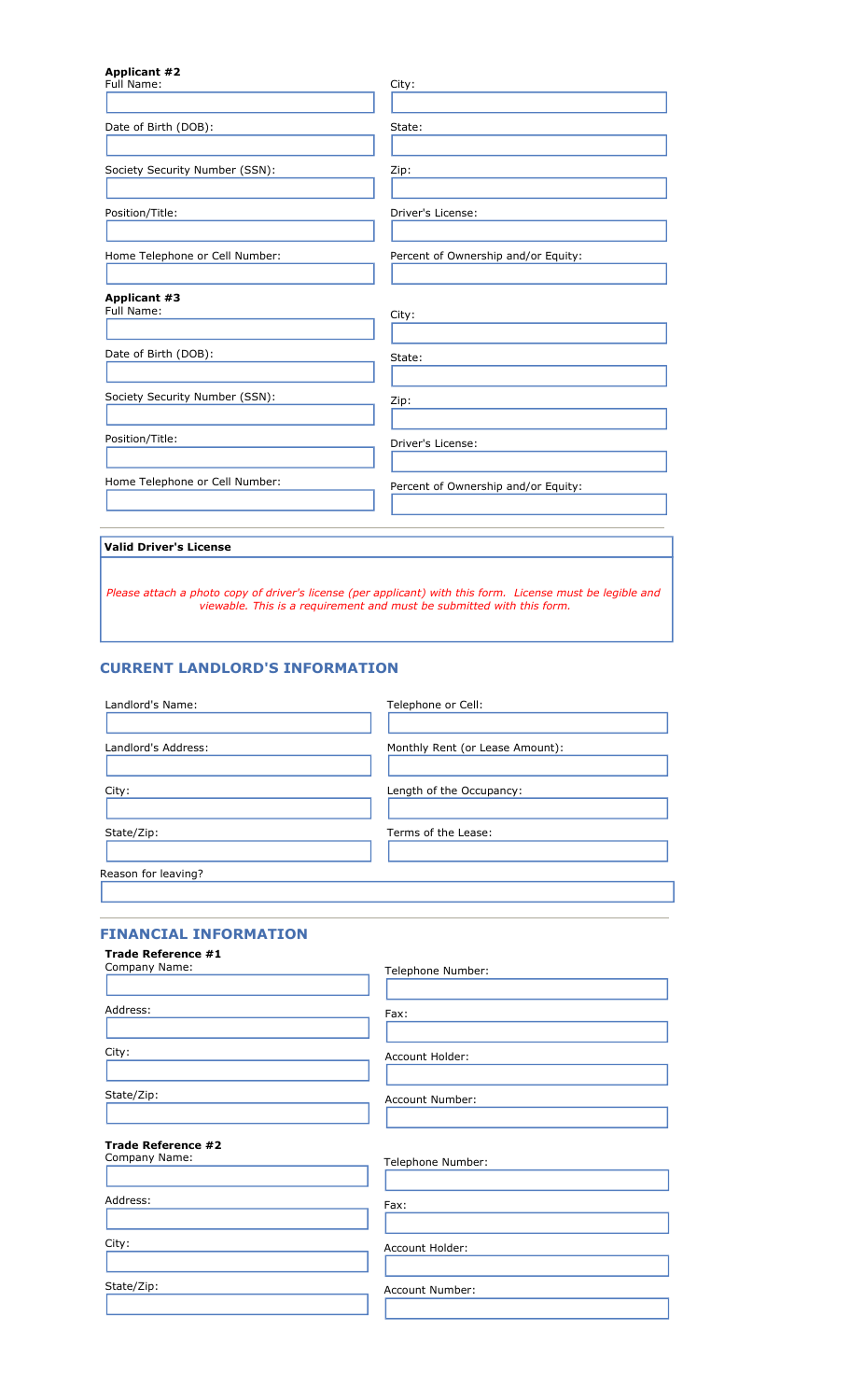#### Trade Reference #3

| Company Name:                                       | Telephone Number: |
|-----------------------------------------------------|-------------------|
| Address:                                            | Fax:              |
|                                                     |                   |
| City:                                               | Account Holder:   |
| State/Zip:                                          | Account Number:   |
| <b>Bank Account Information #1</b><br>Company Name: | Telephone Number: |
|                                                     |                   |
| Address:                                            | Fax:              |
| City:                                               | Account Holder:   |
| State/Zip:                                          | Account Number:   |
| <b>Bank Account Information #2</b><br>Company Name: | Telephone Number: |
| Address:                                            | Fax:              |
| City:                                               | Account Holder:   |
| State/Zip:                                          | Account Number:   |
| <b>Bank Account Information #3</b><br>Company Name: | Telephone Number: |
| Address:                                            | Fax:              |
| City:                                               | Account Holder:   |
| State/Zip:                                          | Account Number:   |
|                                                     |                   |

#### BUSINESS DECLARATION

Has this business, its officers, partners, or owners ever been delinquent in payment of any financial obligation? (If yes, please explain).

Has this business, its officers, partners, or owners ever been in involved in a bankruptcy? (If Yes, please explain).

Has this business, its officers, partners, or owners ever been a defendant in an unlawful detainer and/or breach of contract lawsuit? (If Yes, please explain).

I/We hereby authorize TOLJ Commercial Real Estate to obtain a consumer credit and/or investigative report from<br>Contemporary Information Corporation (CIC) on our behalf. I understand that such information may be derived in